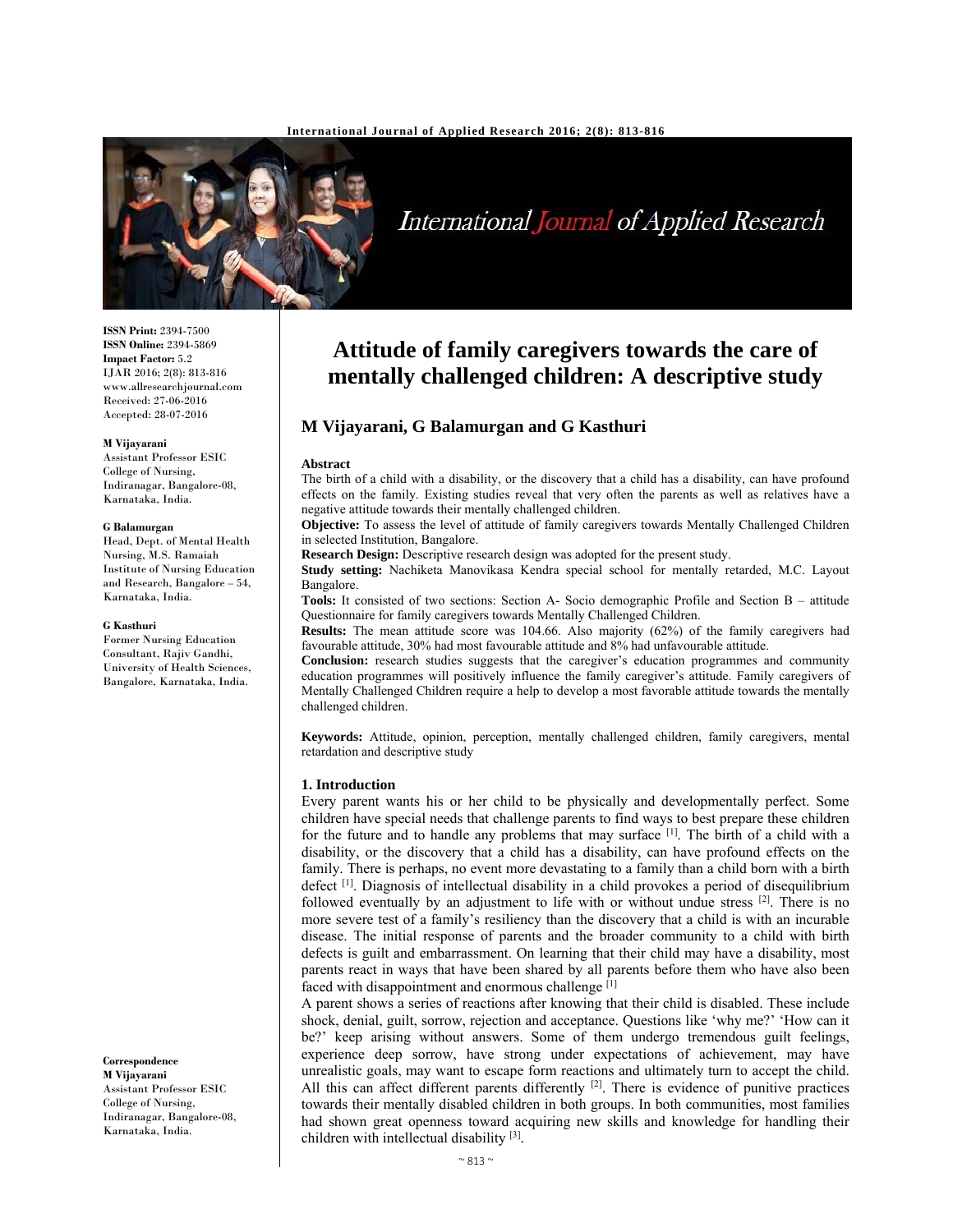Existing studies reveal that very often the parents as well as relatives have a negative attitude towards their mentally challenged children. People are often plagued with feelings of pessimism, hostility, shame, denial, projection of blame, guilt, grief, withdrawal, rejection, etc. Some people also experience helplessness, feelings of inadequacy, anger, shock and guilt whereas others go through periods of disbelief, depression and self-blame <sup>[4]</sup>. The majority of literature has highlighted the stresses and the subsequent negative consequences in caring for a mentally challenged child [4]. No family is prepared for presence of a mentally challenged child. Presence of a mentally challenged child shakes the foundation of the whole family <sup>[5]</sup>. Negative parental attitudes especially a rejecting attitude towards Mentally Challenged Children has been reported by various authors. Khatib J M, Khadi P B & Naik R K 2014, identified in his study that 26.67 per cent avoided the mentally challenged children,1.67 per cent showed embarrassment and 1.67 per cent were abusive towards their Mentally Challenged Children. Also it was alarming to note that 45 per cent had negative feelings towards the challenged childlike cursing the child and their fate [6]. Thus the present study tries to focus on the existing attitude of family caregivers towards the care of mentally challenged children.

#### **2. Methods and materials**

**2.1 Statement of the problem:** A study to evaluate the level of attitude of family caregivers towards Mentally Challenged Children in selected Institution of Bangalore.

**2.2 Objective:** To assess the level of attitude of family caregivers towards Mentally Challenged Children in selected Institution, Bangalore.

**2.3 Research Design:** Descriptive research design was adopted for the present study.

**2.4 Study setting:** Nachiketa Manovikasa Kendra special school for mentally retarded, M.C. Layout Bangalore.

**2.5 Sampling:** Nachiketa Manovikasa School was selected for the study. After obtaining permission from the special schools the data collection procedure was initiated. Family caregivers were first informed of the study by the school principal and then by the researcher during a parents meeting day. After obtaining the willingness of the caregivers who fulfilled the selection criteria, 50 family caregivers were selected for the study.

**2.6 Tools:** It consisted of two sections. Section A- Socio demographic Profile and Section B – attitude Questionnaire for family caregivers towards Mentally Challenged Children. The researcher developed the attitude scale. Questions were designed to obtain information on parent behaviour, perceptions, reactions, values, feelings etc. There are 30 items in the attitude scale prepared in Likert type with 5 point scale as strongly agree (SA), agree (A), undecided (UD), disagree (DA) and strongly disagree (SD). The scale was prepared as statements. The scale was divided into four dimensions. They were caring, neglect, acceptance and punitive. Among these, items under caring and acceptance were positively worded and items under punitive and neglect were negatively worded.

# **3. Results**

**Section I:** Sociodemographic data

**Table 1:** Frequency and percentage of age, gender, marital status, religion, educational status of family caregivers

n=50

| S. No.         | <b>Variable</b>              | f              | $\frac{0}{0}$ |
|----------------|------------------------------|----------------|---------------|
|                | Age                          |                |               |
| 1              | $a.27 - 32$                  | $\overline{7}$ | 14%           |
|                | $b.33 - 38$                  | 17             | 34%           |
|                | $c.39-44$                    | 17             | 34%           |
|                | $d.45 - 50$                  | 9              | 18%           |
| $\overline{c}$ | Gender                       |                |               |
|                | a. Male                      | 14             | 28%           |
|                | b. Female                    | 36             | 72%           |
| 3              | Marital status               |                |               |
|                | a. Married                   | 45             | 90%           |
|                | b. Widow                     | 5              | 10%           |
| 4              | Religion                     |                |               |
|                | a. Hindu                     | 48             | 96%           |
|                | b. Muslim                    | $\overline{2}$ | 4%            |
| 5.             | <b>Educational</b> status    |                |               |
|                | a. SSLC and Higher Secondary | 3              | 6%            |
|                | b. PUC                       | 5              | 10%           |
|                | c. Graduate                  | 28             | 56%           |
|                | d. Post graduate             | 5              | 10%           |
|                | e. Diploma                   | 9              | 18%           |

The family caregivers were well distributed across the age spectrum. In the present study 14% of the family caregivers belonged to the age of 27-32, 34% of them were between 33yrs -38yrs, 34% of them belonged to the age group of 39- 44yrs and 18% of them belonged to the age group of 45yrs – 50yrs. Majority of the caregivers were found in the age group of 33-38 (34%) and 39-44(34%). Among the family caregivers 28% were males and the remaining 72% were females. Majority of 90% of the family caregivers were married, 10% of the caregivers were widows. 96% of the family caregivers were Hindus, 4% of the caregivers were Muslims. 6% of the family caregivers studied up to higher secondary and SSLC, 10% of them studied up to PUC, 56% of them were graduates, 10% of them were post graduates and 18% of them studied up to Diploma. Majority of the caregivers were graduates (56%).

#### **Section II**

**Level of attitude of family caregivers on the care of mentally Challenged children:** The objective of the present study was to assess the level of attitude of family caregivers towards Mentally Challenged Children.

**Table 2:** Maximum score, mean scores, mean percentage and standard deviation of attitude scores of the family caregivers

| S.                       |          |  | <b>Experiment group</b> |                        |        |                                    |  |  |  |
|--------------------------|----------|--|-------------------------|------------------------|--------|------------------------------------|--|--|--|
| N <sub>0</sub>           | Variable |  | Maximum<br>score        |                        | Mean   | <b>Standard</b><br>deviation       |  |  |  |
|                          | Attitude |  | 150                     |                        | 104.66 | 15.406                             |  |  |  |
|                          |          |  |                         |                        |        |                                    |  |  |  |
| <b>Level of Attitude</b> |          |  |                         |                        |        |                                    |  |  |  |
| Group                    |          |  | Unfavorable<br>attitude | Favourable<br>attitude |        | <b>Most favourable</b><br>attitude |  |  |  |

Experimental 4 8 31 62 15 30

**f % f % f %**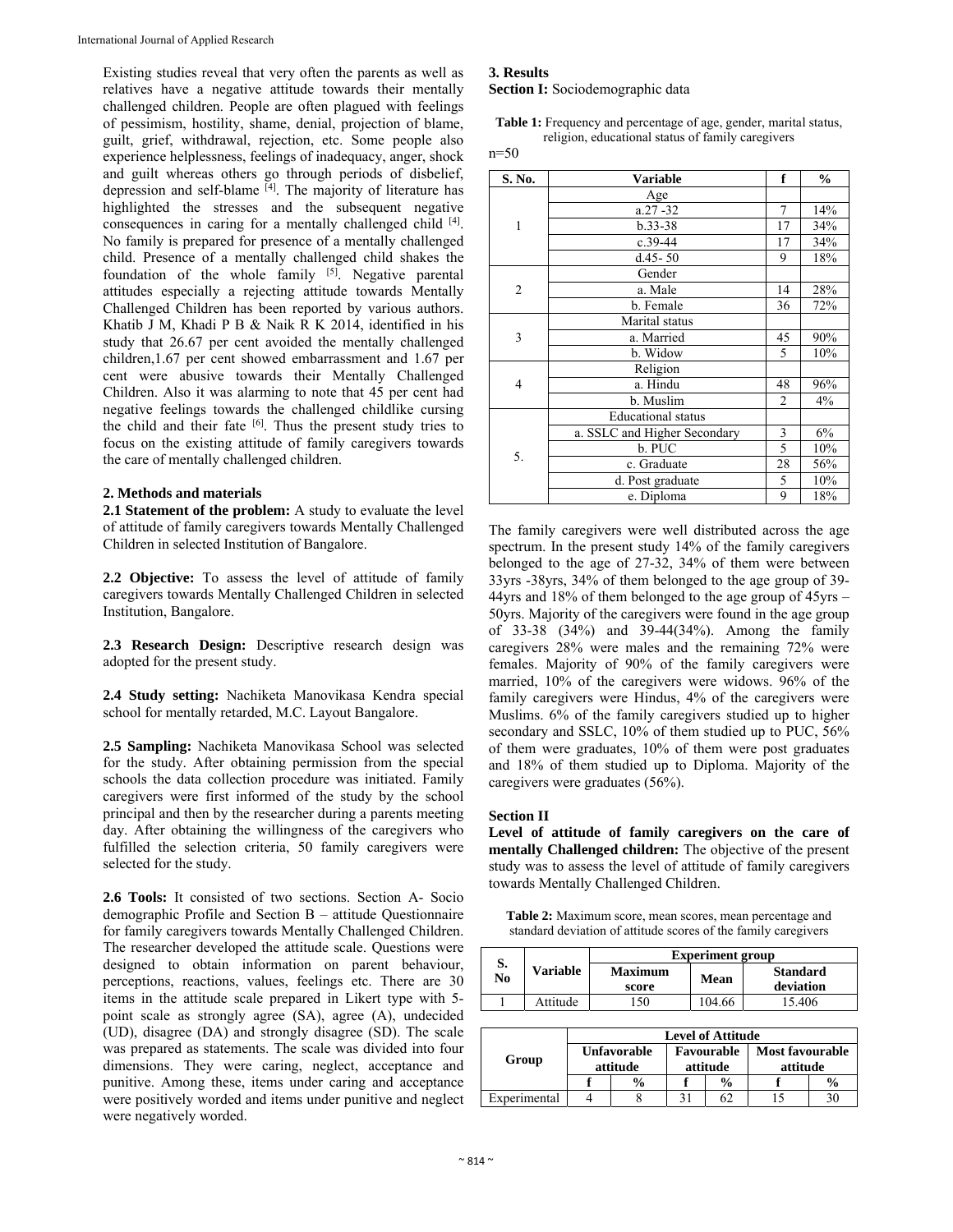#### **Level of attitude of family caregivers on the care of Mentally Challenged Children**

There were 30 items in the attitude scale prepared in Likert type with 5-point scale as strongly agree (SA), agree (A), undecided (UD), disagree (DA) and strongly disagree (SD).The total score one could obtain 150 and the minimum score is 30. There are 13 negative items and 18 positive items. The mean attitude score was 104.66. Also majority (62%) of the family caregivers had favourable attitude, 30% had most favourable attitude and 8% had unfavourable attitude.

### **4. Discussion**

Approximately half of the family caregivers 34% participated in the study were between the age group of (33- 38yrs). A higher percentage of the family caregivers were in the age group of 33-38yrs.A lesser percentage of family caregivers, 14% were in the age group of 27 -32years. These findings were consistent with study conducted by Radojichich D D 2014 where in the mean age of the mothers participated in the study was 35.6 years [7] and by Awadalla H I, Kamel EG, Mahfouz EM, Mohamed AM and El-Sherbeeny AM, 2010 where the mean age was 39.2  $(SD 5.3)$  years <sup>[8]</sup>. These study findings were contradicting to the study conducted by Jafta 2008 where a majority of 30.6% of the parent's age were above 50 years [9] and Chirwa, Esther 2009 [10]. Also dissimilar with Jacob D 2012 where in (68.33%) were in the age group of 39 years and above [11]. Also dissimilar with Sikandar K, Pranati P, Sinmayee D 2015 in which most 27(54%) of the caregivers were found in the age group  $41-50$  years  $^{[12]}$ .

Majority of the family caregivers around 72% who participated in the study were females. Whereas a less percentage of the family caregivers (28%) were males. The present study finding is consistent with a study conducted by Thengal N 2013  $[4]$  where in a majority of 56% of the caregivers were females and with Radojichich D D 2014 where in a majority of 76% of the respondents were females [7].

In the present study also shows that majority (62%) of the family caregivers had favourable attitude, 30% had most favourable attitude and 8% had unfavourable attitude. The study finding is supported by Mevada A Vyas J & Patel H 2009 wherein 71.50% of respondents had positive attitude towards their exceptional children [13]. Similar findings was revealed by Revathi 2012 where a high number of Parents found to have positive attitude towards their children [14]. Thengal N 2013 also revealed that the parents and family members have positive attitude towards Mentally Challenged Children in both the districts. They do not have feelings of embarrassment towards their Mentally Challenged Children [4]. Similar finding was reported by Radojichich D D 2014, 82.9% of all parents have a positive attitude towards people with disabilities [7]. Also Govender N 2002 identified 82% of the mothers in study had positive attitude in the pre-test and 2% had very positive attitude [15].

This finding is dissimilar with a study conducted by Venkatalashmi H and Navya S 2013 in pre-assessment data revealed that parents of both control and experimental group have negative attitude towards their Mentally Challenged Children [16].

# **5. Conclusion**

The present study identifies that majority of the family caregivers had facvourable favourable attitude, 30% had most favourable attitude and 8% had unfavourable attitude. Also research reviews of the studies shows that there is a varying attitude among the family caregivers of Mentally Challenged Children. It often requires a reorientation and reevaluation of family goals, responsibilities and relationships [4]. Future research may be taken to intervene the family to change the favourable attitude and unfavourable to most de favourable attitude. Also research studies suggests that the caregiver's education programmes and community education programmes will positively influence the family caregiver's attitude. Family caregivers of Mentally Challenged Children require a help to develop a more favorable attitude towards the mentally challenged children.

#### **6. References**

- 1. Ravindranadan V. Adjustment and Attitude of Parents of Children with Mental Retardation. 2007; 33:137-141.
- 2. Gupta RK, Kaur H. Stress among Parents of Children with intellectual disability. Asia Pacific Disabil Rehabil. J. 2010; 21:118-126.
- 3. Lakhan R, Sharma M. Brief reports. A study of knowledge, attitude and practices (KAP) survey of families toward their children with inteleectual disability in Barwani, India. J Asia Pacific Disabil Rehabil. 2010; 21:101-117.

http://www.aifo.it/english/resources/online/apdrj/apdrj21 0/kap\_barwani.pdf.

- 4. Niranjan Thengal. Attitude of Parents and family members towards their mentally retarded children in Assam. Int J. Behav, social movemnet Sci. 2013; 2:196- 210.
- 5. Kaur R, Arora H. Attitudes of family members towards mentally handicapped children and Family Burden. Delhi Psychiatry J. 2010; 13:70-74, http://medind.nic.in/daa/t10/i1/daat10i1p70.pdf.
- 6. Khatib JM, Khatib PB. Parental knowledge regarding mental retardation and special education. Karnataka J Agric Sci, 2014; 27:372-374.
- 7. Dimitrova-Radojichich D, Chichevska-Jovanova N. Parents attitude: inclusive eduaction of children with disability. Int J Cogn Res Sci Eng Educ*.* 2014; 2:13-18.
- 8. Awadalla HI, Kamel EG, Mahfouz EM. Determinants of maternal adaptation to mentally disabled children in El Minia, Egypt. 759-764.
- 9. Nontuthuzelo Confidence Jafta. Knowledge levels of mentally disabled persons regarding sexuality and HIV/AIDS. University of Johannesburg. 2008. https://ujdigispace.uj.ac.za/handle/10210/3320.
- 10. Chirwa E. A study to determine the knowledge and attitude of parents/Guardians towards the mentally retarded: A case for chainama centre. University of Zambia, 2000.
- 11. Jacob D. A quasi Experimental study to evaluate the effectiveness of the structured teaching programme on the familial concerns among the mothers of the mentally challenged children in the selcted special schools in Bangalore, Karnataka. Bangalore, Karnataka. Rajiv Gandhi University of Health sciences, 2012.
- 12. Kumar Sikandar, Parida Pranati D. Effectiveness of Structured Teaching Programme (STP) on Knowledge Regarding Care of Mentally Retarded Children among the Caregivers in a Selected Special Institution, at Chetana, Bhubaneswar, Odisha. Int J Nurs Care. 2015; 3:18-22.